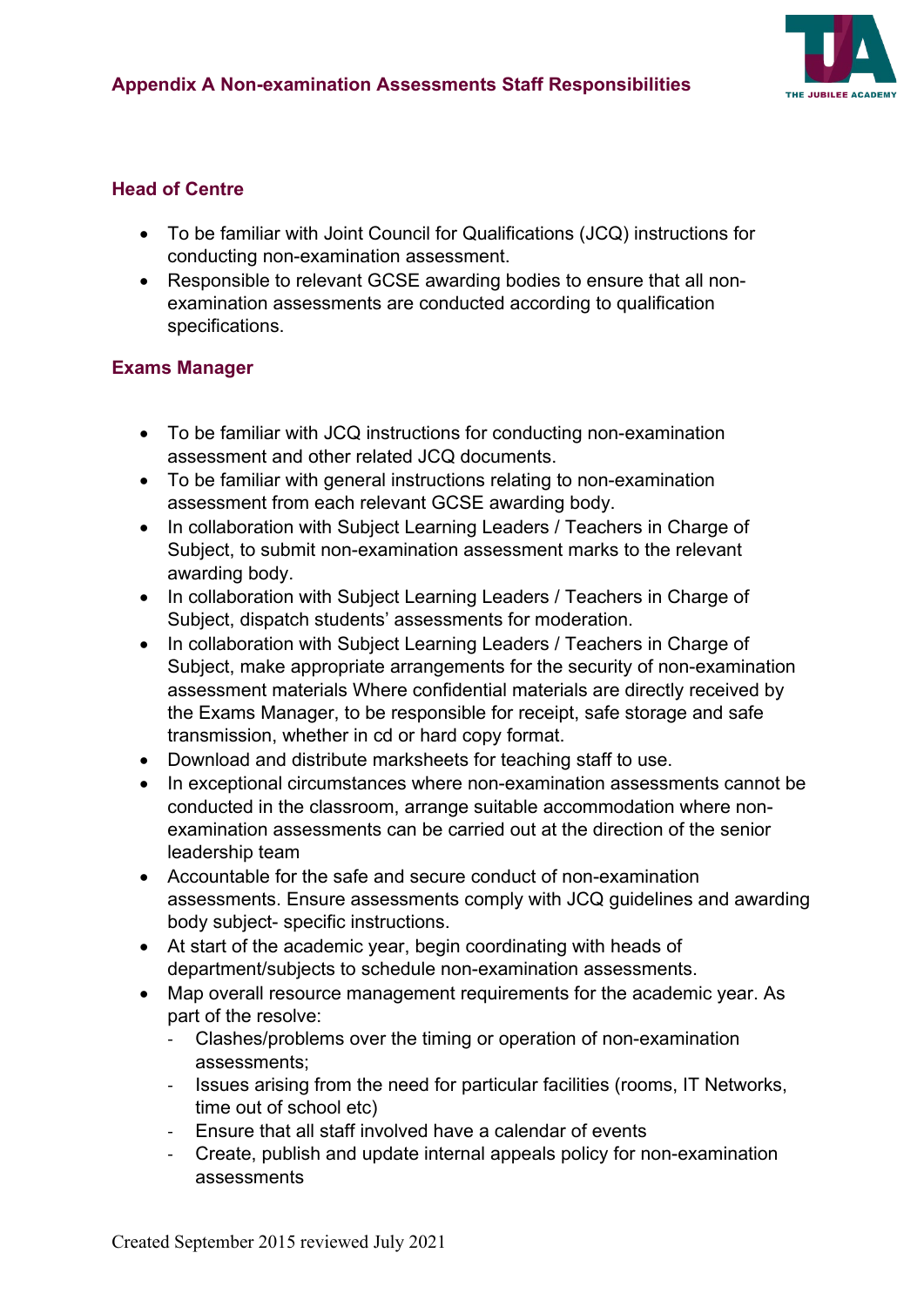

### **Heads of Department**

- To be familiar with JCQ instructions for conducting non-examination assessment
- To understand and comply with specific instructions relating to nonexamination assessment for the relevant GCSE awarding body.
- Decide on the awarding body and specification for a particular GCSE.
- Deadlines are clear, agreed with all teachers in the department, realistic, published (where possible) for students and their Parent(s)/guardian(s) and shared with all relevant parties, e.g. Heads of Year, Form Tutors, etc.;
- Standardise internally the marking of all teachers involved in assessing an internally assessed component.
- Ensure that individual teachers fully understand their responsibilities with regard to non-examination assessment.
- Ensure that they use the correct task for the year of submission and take care to distinguish between tasks and requirements for legacy and new specifications.
- Ensure that individual teachers fully understand the requirements of the awarding body's specification, are familiar with the relevant teachers' notes and any other subject instructions.
- To obtain confidential materials/tasks set by awarding bodies in sufficient time to prepare for the assessment(s) and ensure that such materials are stored securely at all times.
- In collaboration with the Examinations Manager, to submit non-examination assessment marks to the relevant awarding body.
- In collaboration with the Examinations Manager dispatch students' assessments for moderation.
- In collaboration with the Examinations Managermake appropriate arrangements for the security of non-examination assessment materials
- Where appropriate, develop assessment tasks or adapt sample awarding body assessment tasks to meet local circumstances, in line with the awarding body's specification and control requirements.

## **Subject Teachers**

- Understand and comply with the general guidelines detailed within the JCQ publication Instructions for conducting non-examination assessments.
- Understand and comply with the awarding body's specification for conducting non-examination assessments, including any subject-specific instructions, teachers' notes or additional information on the awarding body's website.
- Supply to the exams Manager details of all unit codes for non-examination assessments.